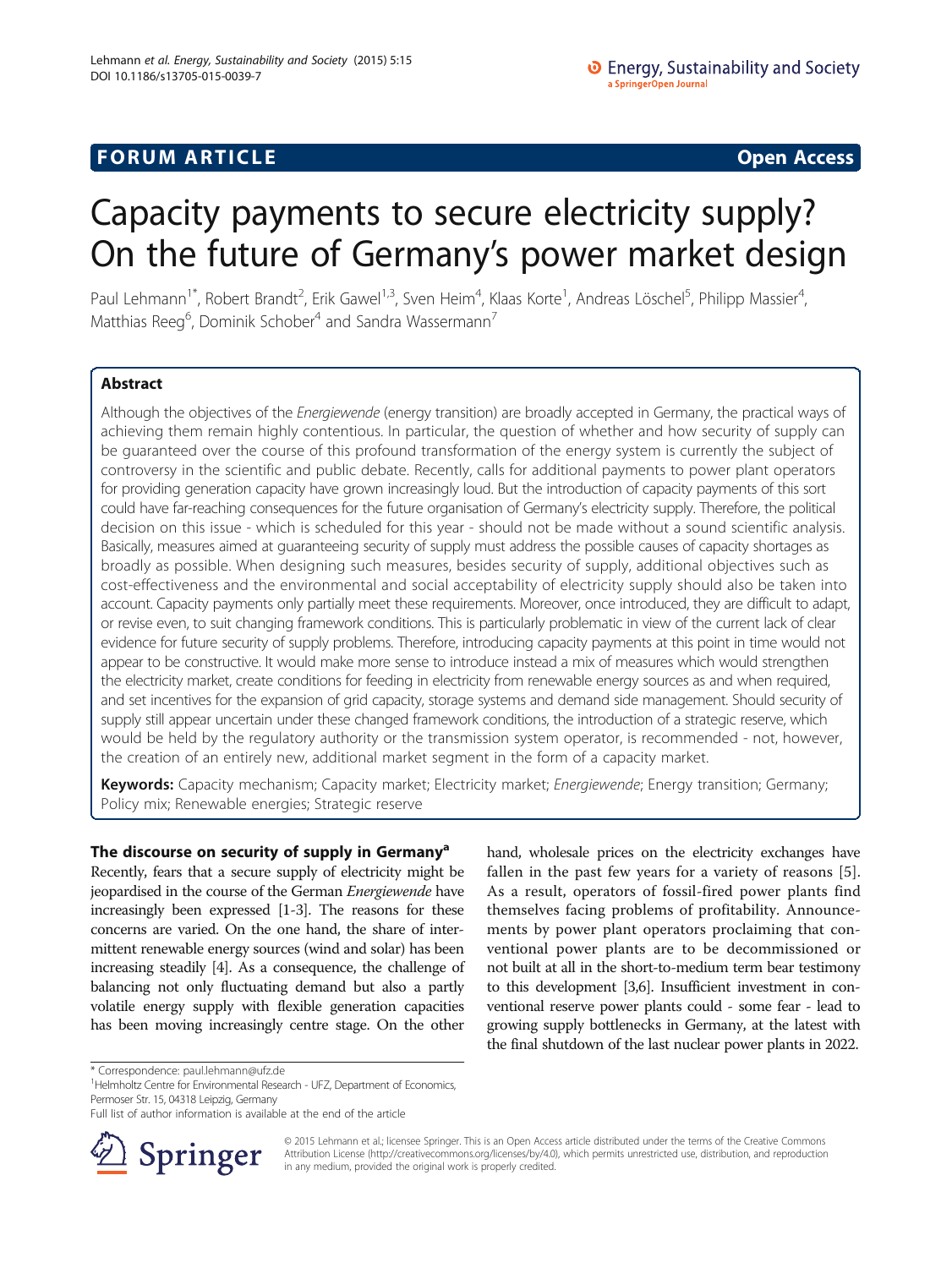#### Demands for capacity payments and the political agenda

The introduction of capacity payments for operators of conventional power plants as a way of ensuring the future supply of electricity is currently being debated intensely and controversially.<sup>b</sup> Under such a scheme, power plant operators would not only be remunerated for the electricity they produce (in kilowatt hours) - as is the case at the moment - but would also receive an additional payment for the guaranteed capacity they provide (in watts) [[7](#page-5-0)]. The goal of these payments would be to attain a certain level of guaranteed generation capacity. They could also contribute to preventing decommissioning of existing conventional power plants and provide incentives for building new power plants. In principle, storage system operators and electricity consumers who are willing to temporarily cut back on their consumption could conceivably also profit from such payments. In the last two years, various proposals have been drawn up on precisely how the design of such a capacity mechanism for Germany should look [[8-12\]](#page-5-0). The spectrum ranges from the provision of sufficient reserve capacities via the regulatory authority or transmission system operator (strategic reserve) through to more competitively organised mechanisms such as a capacity market. For the purpose of the discussion, it is therefore important to distinguish whether the introduction of a capacity mechanism in general (of whatever design) or a specific capacity market is under consideration. What can be said is that, ultimately, all of the proposed options for a state-initiated capacity mechanism envisage additional payments to power plant operators. In the process, the debate about capacity payments was strongly pushed forward by commissioned reports. At the same time, the topic was placed on the political agenda. For instance, in the coalition agreement, Germany's governing parties declared their intention to 'develop a capacity mechanism in the medium term' ([\[13\]](#page-5-0), p. 41). The so-called Green Paper entitled 'An Electricity Market for Germany's Energy Transition' published by the German Federal Ministry for Economic Affairs and Energy in October 2014 was aimed at launching a new consultation process in the run-up to the final decision, which is due in the course of this year [\[14\]](#page-5-0). Yet, even in the Green Paper, the introduction of a capacity mechanism in the form of a capacity reserve is deemed necessary, at least for a transition period. However, this prior assumption has attracted criticism from scientists and experts<sup>c</sup>.

#### Current calls for capacity payments are premature

Basically, the introduction of capacity payments would have far-reaching implications for the future organisation of Germany's energy supply. Decisions to invest in or retire power plants would no longer be (alone) steered by prices on the electricity exchange, which signal scarcities

and surpluses in the market. Instead, decisions would be influenced significantly by additional, state-administered capacity payments. The amount of these payments would depend more or less directly on the politically set framework, such as the specified total capacity required. Thus, capacity payments create a new area for government intervention - and possibly also for disincentives set by the state. Furthermore, capacity mechanisms also give rise to fundamental concerns about regulatory policy: For instance, they open up additional possibilities for the state to intervene in the spatial distribution and composition of Germany's power plant fleet. In addition, experience shows that payment flows once created by capacity mechanisms which ultimately can be understood as subsidies $d$  - can only be taken back with difficulty, even if they lose their potential legitimacy for the energy sector in the future. Hence, the introduction of capacity payments should be carefully considered.

## Lack of evidence pointing to a need for capacity payments

In the context of the discussion on capacity mechanisms, many questions that are crucial to the evaluation of proposals for further developing the current design of the electricity market in a meaningful way have so far remained unanswered. These questions relate not only to the existence of security of supply problems and their underlying causes but also to alternative solution concepts and their respective suitability:

- Will security of supply really be jeopardised in the future if the current regulatory conditions remain in place - or are the current (threatened) retirements of power plants merely the right economic response to existing excess capacity?
- To which market and regulatory failures can potential capacity constraints be attributed? Is security of supply really threatened primarily by the transformation in the energy sector?
- To what extent can capacity mechanisms adequately address the various conceivable causes of possible capacity constraints? And are they suitable to stimulate the required flexible capacities in a targeted manner?
- What negative side effects can capacity payments have? How do they fit at all into an electricity market that is currently taking leave of purely state-administered payments for renewable energy sources?

Then there is also the question as to the potential alternative options to capacity payments. It becomes clear that so far there has been no satisfactory problem diagnosis, nor has the suitability of the presented proposals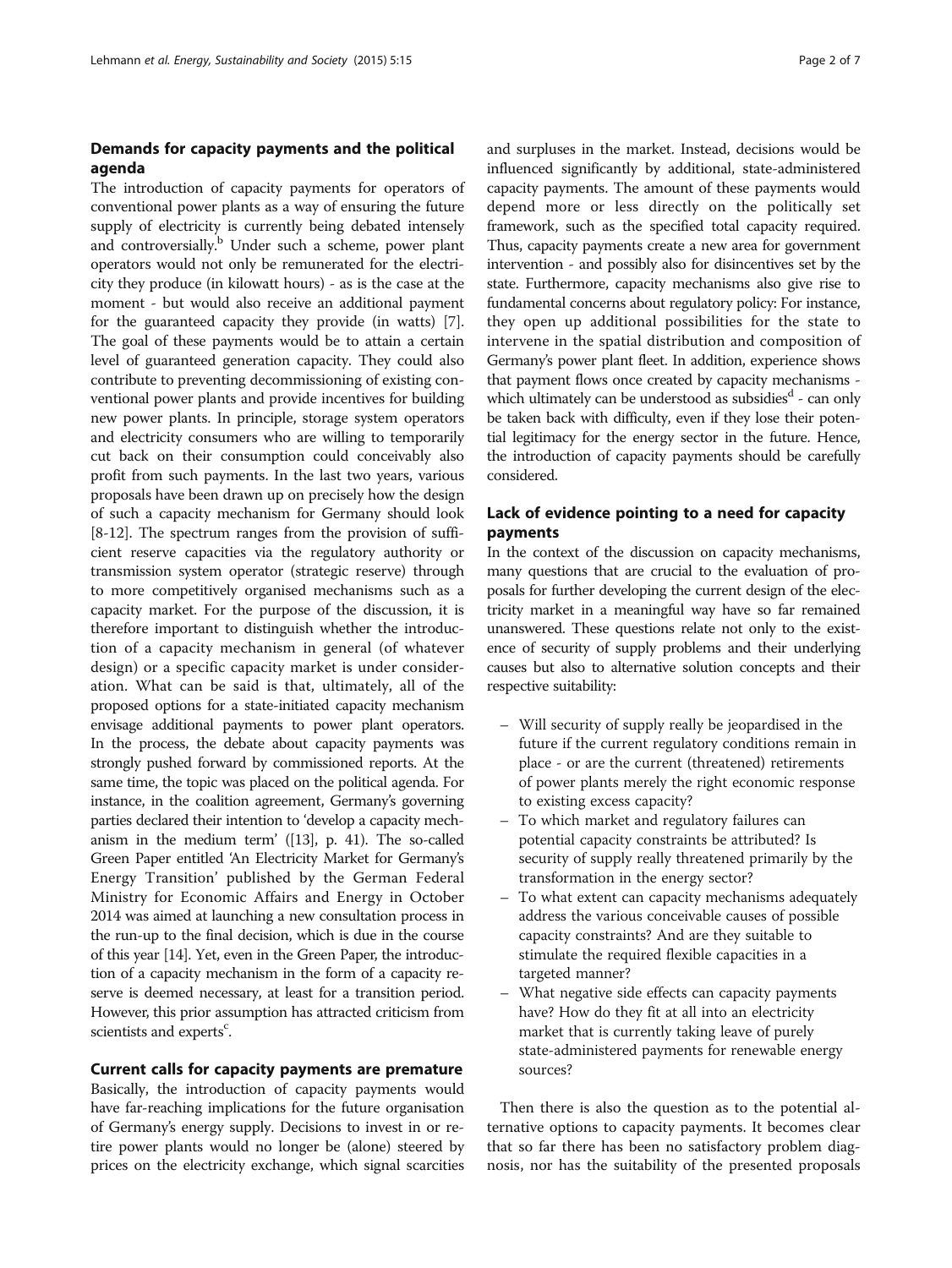for capacity payments been sufficiently examined. Under these circumstances, the introduction of capacity payments at the present time appears over-hasty and illconsidered. Further scientific analyses of the need for capacity payments, particularly also in the German context - as recently set in motion by the Federal Economics Ministry's Green Paper - are crucial in order to arrive at policy recommendations that will be sustainable in the long term.

## Security of supply will not be accomplished alone by building power plants

The essential starting point for any analysis of capacity payments is a comprehensive, systematic understanding of security of supply. In this light, security of supply should be understood as the permanent balancing of electricity supply and demand, taking into account all possible options for action of market actors. Security of supply cannot be ensured through the construction or continued operation of fossil-fired power plants alone. In fact, in principle, all other actors in the electricity supply system - operators of renewable energy installations, grids and storage systems as well as energy consumers - can contribute to security of supply as well [\[15,16\]](#page-5-0). In this context, security of supply does not merely mean that the maximum expected energy consumption (taking the possible reduction and flexibilisation potential of demand into account) must be covered by guaranteed generation. Additionally, sufficient flexible capacities must be available in order to be able to respond to short-term, unexpected disruptions in the system so that grid stability can be guaranteed, ideally at all times [\[15,17\]](#page-5-0).

## Security of supply risks should not be minimised at all costs

A reasonable discussion of measures aimed at ensuring security of supply must consider all societally relevant criteria and objectives. Unquestionably, a certain level of security of supply should be guaranteed at the lowest possible cost. Bearing that in mind, the regulatory framework must be chosen in such a way that, from an economic perspective, the most efficient investments are made - regardless of whether they relate to the construction of new power plants, the expansion of storage systems and grids, demand side management, or a mixture of those options. Furthermore, the question of who would have to shoulder the potential additional costs of greater security of supply has to be examined. What additional burdens would be placed on private households? Would the social debate on energy prices be further intensified? To what extent would the competitiveness of companies be damaged by additional energy costs? And, last but not least, measures aimed at ensuring security of supply must be compatible with the goals of climate protection, the expansion of renewable energy sources and energy efficiency. Possible synergies and

conflicts between these various goals must therefore be sufficiently understood and taken into consideration.

#### No evidence so far for short- or medium-term capacity shortages

In principle, the electricity market in its current form rewards investments in new power plants and storage systems as well as electricity demand adjustments. The market for balancing energy which ensures short-term stability of the system also rewards particularly flexible options for balancing supply and demand. Theoretically, long-term signals for the construction of power plants or storage systems are sent by the forward markets [\[14,18\]](#page-5-0). Only the network infrastructure, which by its economic nature represents a natural monopoly, cannot be managed efficiently via the electricity market. The functionality of the electricity market can, however, be additionally impaired for various reasons. Market power, the short-term pursuit of returns on investments or imperfect handling of market uncertainties can affect the efficiency of market actors' decisions. Also, under the current framework conditions, electricity consumers only respond to short-term changes in price signals of electricity scarcity to a limited degree, especially since such changes are frequently not even passed on to the end-user. In addition, the regulatory conditions - such as politically determined price ceilings or lengthy authorisation procedures - can put a brake on investments.<sup>e</sup> State support for renewable energy sources can exacerbate some of these problems (see the section 'The Energiewende should not be scapegoated for potential supply constraints' below): Support for renewables contributes to decreasing electricity exchange prices and revenues for the operators of conventional power plants [[19\]](#page-5-0). At the same time, support primarily aimed at bringing intermittent energy sources (wind, solar) to the market increases the volatility of energy prices and so contributes to investment uncertainty [\[20](#page-5-0)]. Nevertheless, due to the lack of unambiguous empirical evidence, it remains unclear whether and to what extent security of supply might be compromised in the future. Typical indicators suggest that, in principle, there is enough capacity available to cover the maximum expected demand for electricity. Thus, the power account balance, i.e. the balance between (guaranteed) power plant capacity and the maximum demand for electricity, is positive at the moment and probably will be for the coming years  $([21,22], p. 32 f.)$  $([21,22], p. 32 f.)$  $([21,22], p. 32 f.)$ . What is more, other European countries have overcapacities and Germany could import more electricity from them. However, some constraints may exist in the short-term balancing of electricity supply and demand, that is, in the flexibility of the electricity supply system. This is perhaps indicated by the Federal Network Agency's prohibition on power plant shutdowns and the call-up of the grid reserve for redispatch purposes ([\[22](#page-5-0)], p. 41 f.; [\[23\]](#page-6-0)). Nevertheless,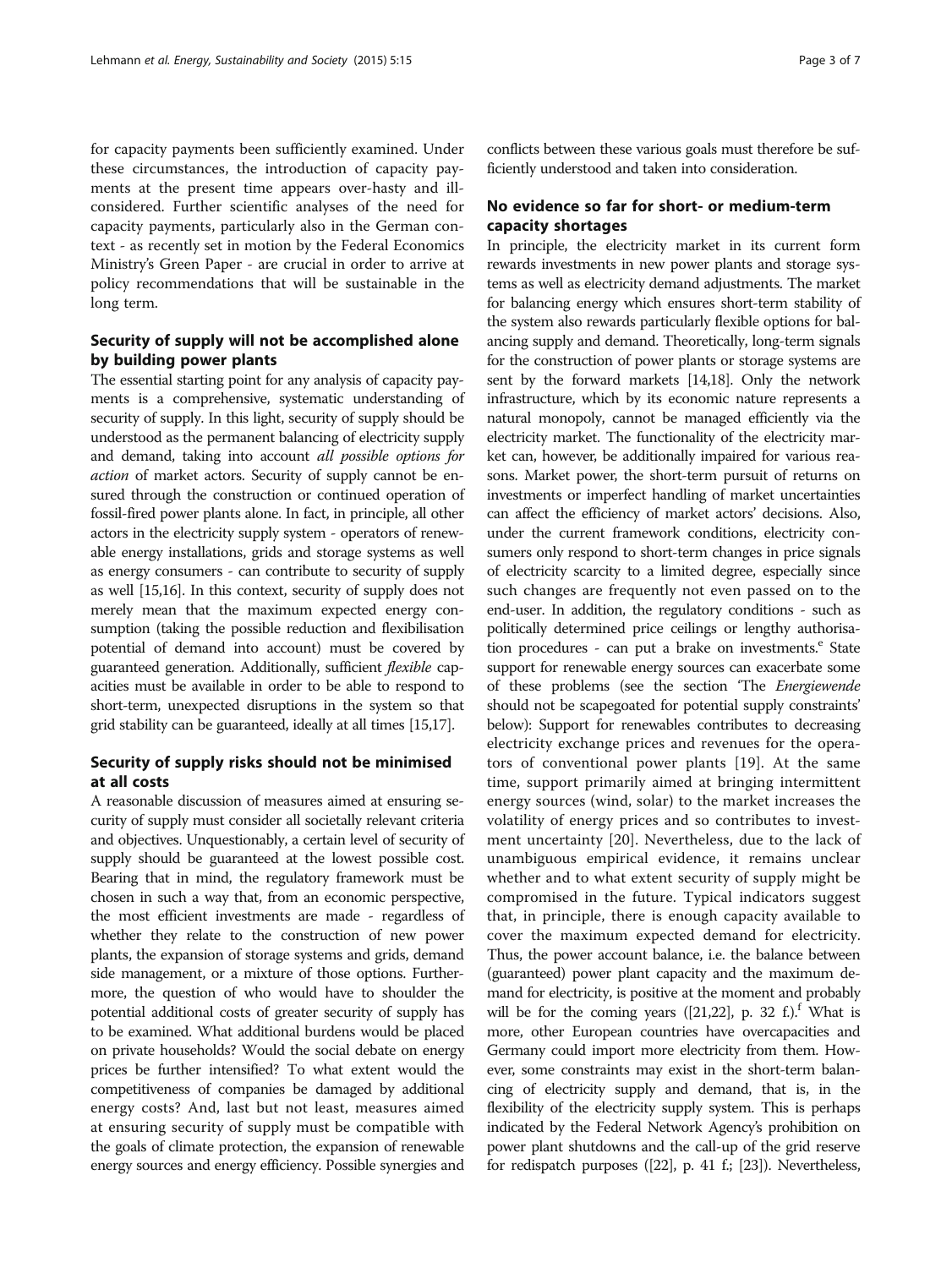these measures are more likely an expression of grid constraints than of insufficient generation capacity [\[24](#page-6-0)].

## It is doubtful that capacity payments can help to solve the problem

Capacity payments, when adequately designed, can without doubt serve as an effective means of achieving a certain level of guaranteed capacity. Other countries' experiences with capacity mechanisms are nonetheless quite conflicting [\[25,26](#page-6-0)]. Yet it is less clear whether capacity payments can activate precisely those options that are flexible enough to balance supply and demand - such as flexible fossil-fired power plants, storage systems or demand side management. Additional pre-qualification requirements for the granting of capacity payments - as envisaged by some but by no means all of the proposed models - must be established to ensure this.

Capacity mechanisms, as simple, state-administered payments without a time limit, also give rise to regulatory policy issues. For instance, it remains to be clarified how capacity payments should be evaluated in respect of the equally relevant energy policy objectives of economic efficiency and environmental and social acceptability. Essentially, capacity payments only address the actual causes of possible security of supply problems to a limited extent that is, the various existing market and regulatory deficits (see the section 'No evidence so far for short- or mediumterm capacity shortages' above). Moreover, in the future, capacity payments - particularly when institutionalised through an entirely new 'capacity market' - can only be adjusted to changing circumstances, or even fundamentally revised, with difficulty. After all, it is to be expected that the future recipients of payments would have a vested interest in maintaining the payments and that they would assert their interest politically. The distributional implications of capacity payments also remain unclear: if they result in rising energy prices, capacity payments will give rise to a substantial redistribution of income from the electricity consumers to the electricity suppliers operating the power plants [[27](#page-6-0)]. Social and industrial policy concerns have frequently been expressed in connection with the expected price effects caused by the promotion of renewable energy sources. Such concerns must therefore also be taken into consideration in the case of novel and tendentially unlimited payments for conventional power plant capacities. Ultimately, we also have to ask whether new payments for existing fossil-fired installations would not essentially complicate the transition to a more sustainable electricity supply, which in the year 2050 is supposed to be based predominantly on renewable energy sources. After all, capacity payments would possibly incentivise the construction of new fossil-fired power plants which would be in existence over several decades to come. This applies in

particular if the EU emissions trading scheme is not sufficiently strengthened.

## Strengthening of existing structures should have priority

At the same time, there are alternatives to capacity payments. Security of supply can also be guaranteed through a mix of instruments. For example, measures aimed at strengthening the existing electricity market could make a contribution. Possible options range from the completion of deregulation of the electricity market (in order to contain market power and make price ceilings redundant) to regionally differentiated wholesale prices (for better signalling of regional capacity constraints) right through to accelerated authorisation procedures for building new infrastructure [[14,18](#page-5-0)[,28\]](#page-6-0). In the area of energy transformation policy, incentives for a more demand-based feed-in of electricity from renewable energy sources could be set [\[29-32\]](#page-6-0). A fundamental strengthening of the emissions trading scheme would also shift investment decisions in the power plant sector towards gas power plants with lower emission and greater flexibility. In addition, targeted measures could set incentives for the construction and operation of grids, storage systems and demand side management. In this case, too, the imaginable portfolio is broad, ranging from adjustments to incentive regulation for networks through to support for technology and research relating to battery storage and smart grids [\[33-35\]](#page-6-0).

From an economic perspective, a mix of instruments aimed at addressing the various causes of insufficient security of supply can lead to lower macroeconomic costs than fixed capacity payments. Furthermore, some of the instruments would also confer other advantages in addition to security of supply. For example, a tightening of the emissions trading scheme would also enhance the effectiveness of climate protection policy. The additional administrative burden of such a mix of instruments is likely to be limited: Many of the possible alternatives for ensuring security of supply have already been implemented and require strengthening and realignment more than anything else. But by nature such a mix of instruments is not without its problems. Given the high regulatory complexity involved, the combined measures must be carefully coordinated to complement each other. Moreover, the ultimate distribution effects in the mix of policy instruments are difficult to predict. And whether a combination of measures can actually be more flexibly adapted to changing framework conditions than centrally administered capacity payments is also questionable.

#### The Energiewende should not be scapegoated for potential supply constraints

The impression often arising from the current debate on security of supply is that potential problems can be attributed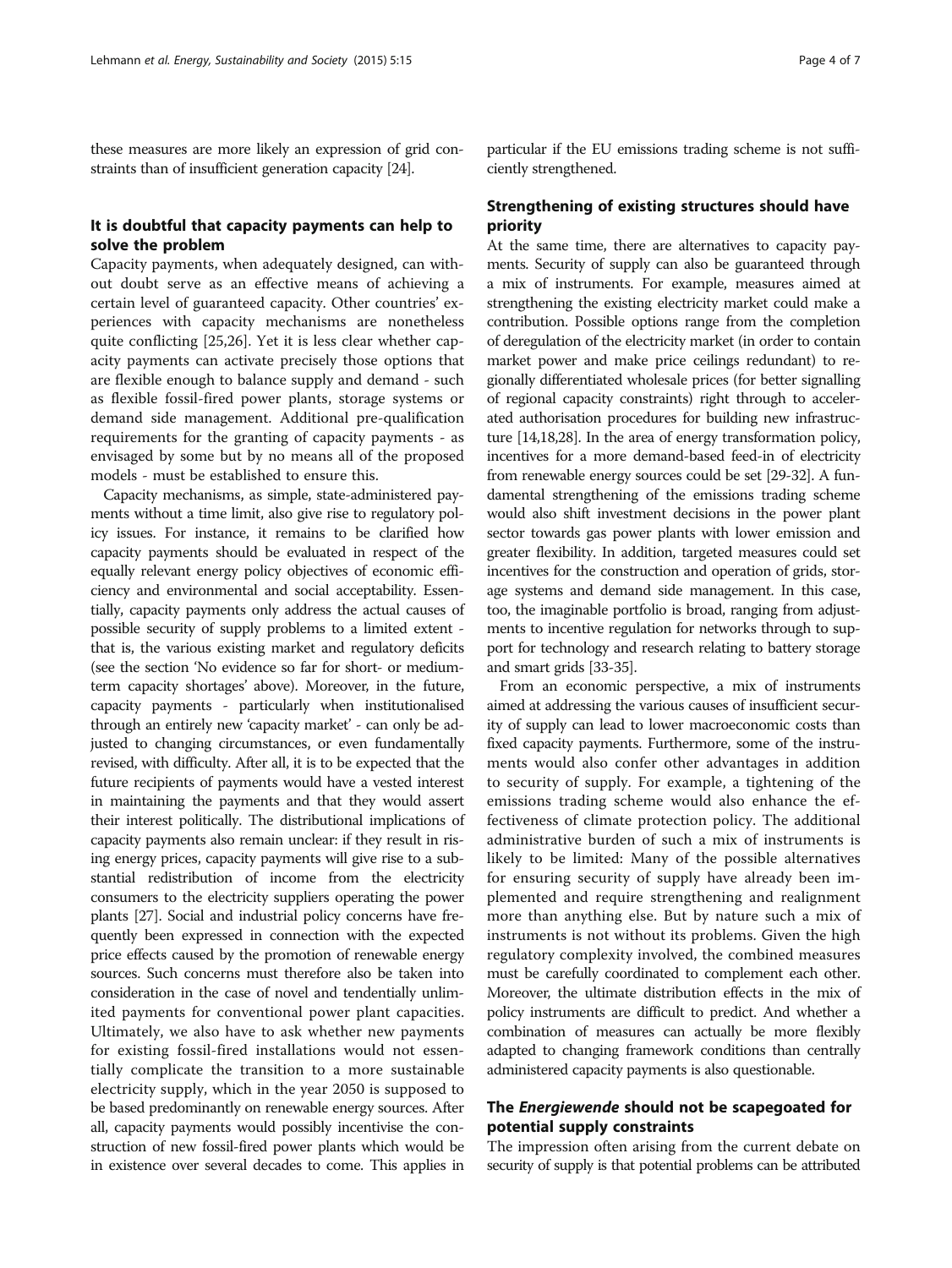primarily to the Energiewende - that is, the promotion of renewable energy sources and the phase-out of nuclear power. Without a doubt, the increasing share of (intermittent) renewable energy sources, especially wind and solar energy, in electricity generation as a whole creates additional challenges for ensuring security of supply [[20,15](#page-5-0),[17,19\]](#page-5-0). Nevertheless, a differentiated look at the framework conditions under which the electricity market operates today (see the section 'No evidence so far for short- or medium-term capacity shortages' above) also shows that the *Energiewende* is just one of numerous causes of possible supply constraints. Many of the challenges mentioned (e.g. short-term profit maximisation under uncertainty or low demand response) would also arise without the energy transition. Furthermore, in the medium-term market, actors will respond to the energy transition, even without state intervention, and will take measures conducive to ensuring security of supply. So, the support of renewable energy sources increases end consumer prices and therewith sets additional incentives for reducing electricity demand. When nuclear power plants are shut down, operating times and revenues for fossil-fired power plants go up in the medium term [\[36\]](#page-6-0). Therefore, it is clear that adjustments, particularly to support schemes for renewable energy sources, have to be taken into consideration as a way of helping to secure supply in the long term. The *Energiewende* is not, however, the sole 'scapegoat' for possible future supply constraints. And it would certainly not be prudent to put the Energiewende on the back burner in the interest of security of supply.

#### An intelligent portfolio of measures instead of capacity payments for fossil-fired power plants

The debate on security of supply symbolises the complexity and manifold uncertainties associated with Germany's Energiewende. Particularly under these circumstances, from a scientific perspective, it is important at this point not to make far-reaching and profound decisions such as introducing novel, permanent regulatory instruments in the absence of clear evidence. It would appear to make more sense to have a security of supply policy that stands on many legs. A portfolio of measures can help to tackle the diverse causes of possible capacity constraints in a more targeted and cost-effective manner. In doing so, given the complexity and uncertainty involved, it is important that the political process is designed to be as transparent and participatory as possible so that the perspectives of all the relevant actors - including those of electricity suppliers, grid and storage system operators and, not least, energy consumers - can be given due consideration [\[37](#page-6-0)]. In addition, the political instruments must be chosen such that they can be adapted to future changing framework conditions. For political reasons, this seems rather unlikely once capacity payments have been granted.

#### Credible political commitment needed

Admittedly, a political strategy aimed at ensuring security of supply without capacity payments can only work if policy makers can give credible assurances that a capacity mechanism will not be introduced in the foreseeable future. Otherwise a self-fulfilling prophecy threatens: in expectation of possible future capacity payments, companies might see themselves incentivised to strategically hold off on investments and, with the announcement of power plant shutdowns, create a political threat. Ultimately, even just the political prospect of a future possibility of a capacity mechanism would in the end make it politically inevitable due to this strategic withholding of investment [\[38\]](#page-6-0).

#### A strategic reserve as a risk buffer?

It is the task of policy makers to evaluate the established uncertainties with regard to ensuring the supply of electricity and to make decisions on this basis. Therefore, it would be politically legitimate if, following careful and transparent consideration, political decision makers were to conclude that additional capacity-building measures are essential to safeguard against possible supply constraints. But in this case, given the current knowledge gaps, it would be crucial that the mechanism be selected in such a way that less rigid structures emerge in the future which - with better evidence of the performance capacity of conventional electricity markets and a clear understanding of the advantages and disadvantages of various measures - would be difficult to adjust. Therefore, if a decision in favour of capacity payments is made at political level, then efforts should be made to ensure a strategic, centrally administered capacity reserve (strategic reserve) as a short- and medium-term risk buffer. This approach could provide the required flexible capacities in a targeted manner. What is more, it could be reversed at any time.

The Green Paper on the electricity market calls for a fundamental policy decision between an optimised 'electricity market 2.0' embedded in a package of measures aimed at strengthening flexibility and securing supply on the one hand, and extra payments for conventional power plants in the sense of a capacity market on the other ([\[14\]](#page-5-0), p. 40). Considering the various uncertainties, there is apparently more to be said for the first option at present. A package of measures could address the diverse causes of possible supply bottlenecks in a more targeted manner and at the same time take better account of the requirements of economic efficiency and environmental and social acceptability. The introduction of a strategic reserve can - depending on the political assessment of the threat to security of supply - be among the flanking measures accompanying the 'electricity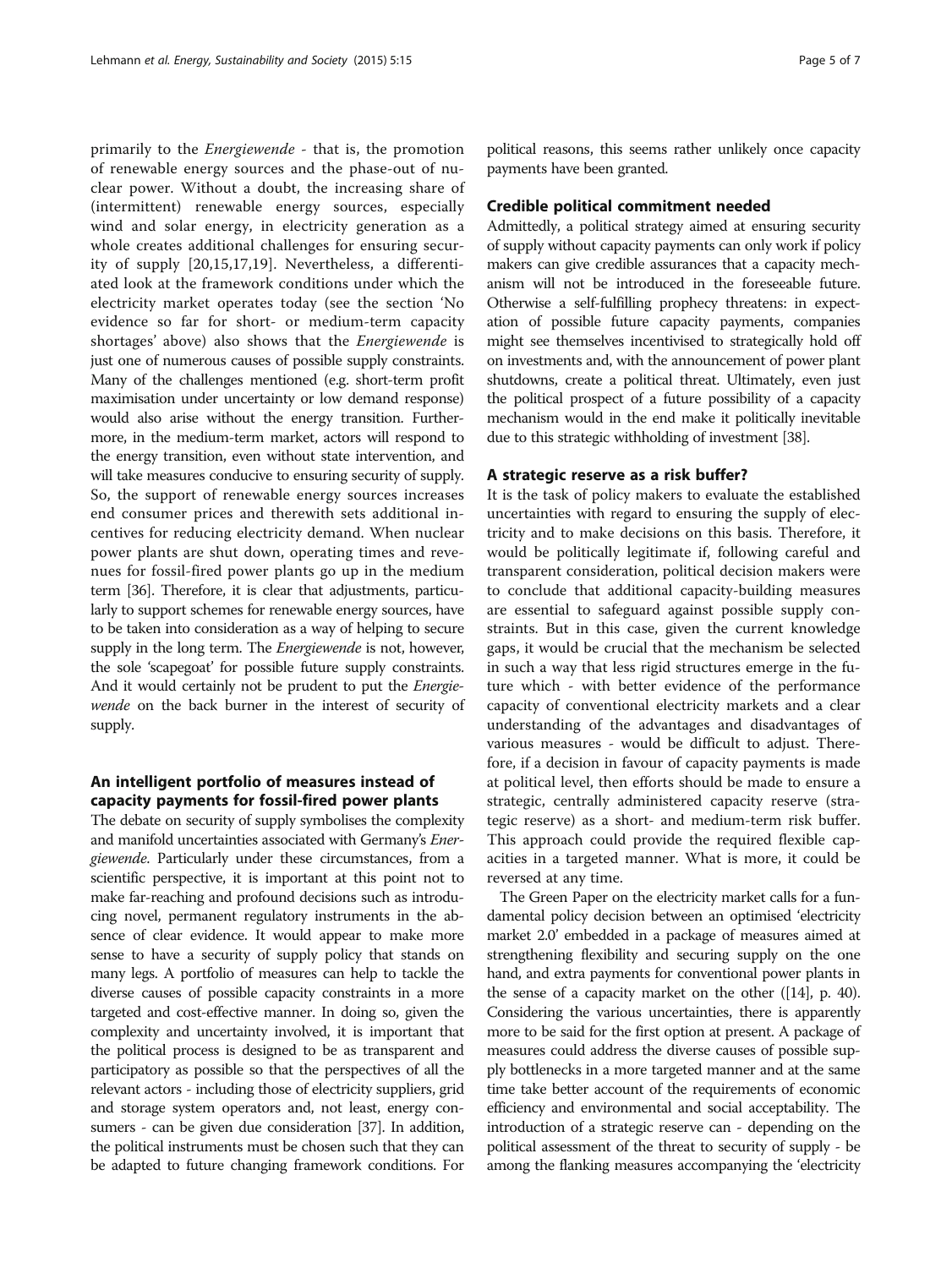<span id="page-5-0"></span>market 2.0'. The short-term introduction of complex capacity markets for conventional power plants, on the other hand, would fail to address the root causes of supply bottlenecks, neglect important objectives of sustainable energy policy and, in addition, lead to a specific predetermined solution that would be difficult, if not impossible, to revise in a regulatory environment that is on the whole uncertain. Therefore, based on our current knowledge, capacity markets of this kind are not recommended.

#### **Endnotes**

This article is based on a detailed discussion paper, see [\[39](#page-6-0)].

<sup>b</sup>See numerous studies which either propose capacity mechanisms [8-12] or question the need for them  $[18, 20, 27, 38, 40-43]$ .

See, e. g. [18,20[,27,38,40](#page-6-0)-[43](#page-6-0)].

<sup>d</sup>From an economic perspective, it is important to determine whether capacity payments lead to welfare gains and to what extent redistribution takes place. In addition, whether capacity payments constitute state aid has to be legally clarified; see for instance [14].

<sup>e</sup>For an overview of possible causes, see [7,18].

 ${}^{\rm f}$ On the expected future development, see also [[44\]](#page-6-0).

#### Competing interests

The authors declare that they have no competing interests.

#### Authors' contributions

Several authors drafted the first version of this manuscript. All authors contributed to revise and finalise this article. All authors read and approved the final manuscript.

#### Authors' information

The authors jointly conduct research in the Alliance ENERGY-TRANS established by the Helmholtz Association of German Research Centers. Alliance researchers examine the energy transition in Germany and the related demands it places on the transformation of the national and European energy system, especially from the perspective of societal demand and utility, and analyse the manifold interfaces between technical and social factors. The results should provide policy-oriented know-how for an efficient and socially acceptable organisation of the future energy system. Further information can be found at [www.energy-trans.de.](http://www.energy-trans.de/)

#### Author details

<sup>1</sup>Helmholtz Centre for Environmental Research - UFZ, Department of Economics, Permoser Str. 15, 04318 Leipzig, Germany. <sup>2</sup>Environmental Policy Research Center (FFU), Freie Universität Berlin, Ihnestraße 22, 14195 Berlin, Germany. <sup>3</sup>Institute for Infrastructure and Resources Management, Leipzig University, Grimmaische Str. 12, 04109 Leipzig, Germany. <sup>4</sup>Center for European Economic Research (ZEW), L7, 1, 68034, Mannheim, Germany. <sup>5</sup>School of Business and Economics, Chair for Microeconomics, esp. Energy and Resource Economics, Westfälische Wilhelms-Universität Münster, Am Stadtgraben 9, 48143 Münster, Germany. <sup>6</sup>Institute of Technical Thermodynamics, German Aerospace Center (DLR), Pfaffenwaldring 38-40, 70569 Stuttgart, Germany. <sup>7</sup>Stuttgart Research Center for Interdisciplinary Risk and Innovation Studies (ZIRIUS), University of Stuttgart, Seidenstr. 36, 70174 Stuttgart, Germany.

#### Received: 19 February 2015 Accepted: 24 February 2015 Published online: 29 April 2015

#### References

1. Mundt A (2012) Wettbewerb ist der Schlüssel zur Energiewende, Frankfurter Allgemeine Online, 20 July 2012, [http://www.faz.net/aktuell/politik/energiepolitik/](http://www.faz.net/aktuell/politik/energiepolitik/energiepolitik-wettbewerb-ist-der-schluessel-zur-energiewende-11825402.html) [energiepolitik-wettbewerb-ist-der-schluessel-zur-energiewende-11825402.html](http://www.faz.net/aktuell/politik/energiepolitik/energiepolitik-wettbewerb-ist-der-schluessel-zur-energiewende-11825402.html). Accessed 16 Feb 2015.

- 2. Spiegel Online (2014) Teyssen hält Atom- und Kohlestrom für kaum profitabel, 18 March 2014, [http://www.spiegel.de/wirtschaft/soziales/e-on-chef-teyssen-haelt](http://www.spiegel.de/wirtschaft/soziales/e-on-chef-teyssen-haelt-atom-und-kohlestrom-fuer-kaum-profitabel-a-958458.html)[atom-und-kohlestrom-fuer-kaum-profitabel-a-958458.html](http://www.spiegel.de/wirtschaft/soziales/e-on-chef-teyssen-haelt-atom-und-kohlestrom-fuer-kaum-profitabel-a-958458.html). Accessed 16 Feb 2015.
- 3. Süddeutsche Zeitung (2014) Ausgepowert Streit um Finanzhilfen: Deutschlands zweitgrößter Energiekonzern RWE erwägt die Stilllegung weiterer Kraftwerke. Süddeutsche Zeitung 12 Aug 2014:19.
- 4. Bundesministerium für Wirtschaft und Energie [German Federal Ministry for Economic Affairs and Energy] (2014) Zeitreihen zur Entwicklung der erneuerbaren Energien in Deutschland unter Verwendung von Daten der Arbeitsgruppe Erneuerbare Energien-Statistik. AGEE-Stat. Bundesministerium für Wirtschaft und Energie, Berlin
- 5. Mayer JN, Burger B (2014) Kurzstudie zur historischen Entwicklung der EEG-Umlage. Fraunhofer ISE, Freiburg
- 6. Financial Times Deutschland Online (2012) Energiewende: Eon stoppt Pläne für Gaskraftwerke., 23 Aug 2012.
- 7. Cramton P, Ockenfels A (2012) Economics and design of capacity markets for the power sector. Zeitschrift für Energiewirtschaft 36(2):113–134
- 8. Bundesverband der Deutschen Energie- und Wasserwirtschaft [BDEW] [German Association of Energy and Water Industries] (2013) Ausgestaltung eines dezentralen Leistungsmarkts. Position Paper, BDEW, Berlin
- 9. Enervis BET (2013) Verband Kommunaler Unternehmen [VKU] (2013) Ein zukunftsfähiges Energiemarktdesign für Deutschland. Enervis, BET, VKU, Berlin
- 10. Energiewirtschaftliches Institut an der Universität zu Köln [EWI] (2012) Untersuchung zu einem zukunftsfähigen Strom-Marktdesign. Energiewirtschaftliches Institut an der Universität zu Köln, Köln
- Öko-Institut LBD, Raue LLP (2012) Fokussierte Kapazitätsmärkte Ein neues Marktdesign für den Übergang zu einem neuen Energiesystem. Öko-lnstitut, LBD, Raue LLP, Berlin
- 12. r2b (2012) Ziele und Ausgestaltung einer Strategischen Reserve. Eckpunktepapier. r2b, Berlin
- 13. CDU, CSU, SPD (2013) Deutschlands Zukunft gestalten, Koalitionsvertrag zwischen CDU. CSU und SPD, 18. Legislaturperiode, Berlin, [http://](http://www.bundesregierung.de/Content/DE/_Anlagen/2013/2013-12-17-koalitionsvertrag.pdf?__blob=publicationFile) [www.bundesregierung.de/Content/DE/\\_Anlagen/2013/2013-12-17](http://www.bundesregierung.de/Content/DE/_Anlagen/2013/2013-12-17-koalitionsvertrag.pdf?__blob=publicationFile) [koalitionsvertrag.pdf?\\_\\_blob=publicationFile](http://www.bundesregierung.de/Content/DE/_Anlagen/2013/2013-12-17-koalitionsvertrag.pdf?__blob=publicationFile). Accessed 16 Feb 2015
- 14. Bundesministerium für Wirtschaft und Energie [German Federal Ministry for Economic Affairs and Energy] (2014) An electricity market for Germany's energy transition, Discussion Paper of the German Federal Ministry for Economic Affairs and Energy (Green Paper). Bundesministerium für Wirtschaft und Energie, Berlin
- 15. Gottstein M, Skillings S (2011) Über Kapazitätsmärkte hinausdenken: Flexibilität als Kernelement. Energiewirtschaftliche Tagesfragen 62(11):18–25
- 16. Beckers T, Hoffrichter A (2014) Grundsätzliche und aktuelle Fragen des institutionellen Stromsektordesigns – Eine institutionenökonomische Analyse zur Bereitstellung und Refinanzierung von Erzeugungsanlagen mit Fokus auf FEE. Technische Universität Berlin. Fachgebiet Wirtschafts- und Infrastrukturpolitik (WIP), Berlin
- 17. Reeg M (2014) Entwurf eines ganzheitlichen Marktdesign für hohe Anteile erneuerbarer Energien, Diskussionspapier der Abteilung Systemanalyse und Technikbewertung. DLR-Institut für Technische Thermodynamik, Stuttgart
- 18. Economics F (2014) Strommarkt in Deutschland Gewährleistet das derzeitige Marktdesign Versorgungssicherheit? Frontier Economics, London
- 19. Traber T, Kemfert C (2011) Gone with the wind? Electricity market prices and incentives to invest in thermal power plants under increasing wind energy supply. Energy Econ 33(2):249–256
- 20. Böckers V, Giessing L, Haucap J, Heimeshoff U, Rösch J (2012) Braucht Deutschland einen Kapazitätsmarkt für Kraftwerke? Eine Analyse des deutschen Marktes für Stromerzeugung, Ordnungspolitische Perspektiven Nr. 24. Düsseldorfer Institut für Wettbewerbsökonomie, Düsseldorf, [http://](http://www.dice.hhu.de/fileadmin/redaktion/Fakultaeten/Wirtschaftswissenschaftliche_Fakultaet/DICE/Ordnungspolitische_Perspektiven/024_OP_Bo__ckers_Giessing_Haucap-Heimeshoff_Ro__sch.pdf) [www.dice.hhu.de/fileadmin/redaktion/Fakultaeten/Wirtschaftswissenschaftliche\\_](http://www.dice.hhu.de/fileadmin/redaktion/Fakultaeten/Wirtschaftswissenschaftliche_Fakultaet/DICE/Ordnungspolitische_Perspektiven/024_OP_Bo__ckers_Giessing_Haucap-Heimeshoff_Ro__sch.pdf) [Fakultaet/DICE/Ordnungspolitische\\_Perspektiven/024\\_OP\\_Bo\\_\\_ckers\\_Giessing\\_](http://www.dice.hhu.de/fileadmin/redaktion/Fakultaeten/Wirtschaftswissenschaftliche_Fakultaet/DICE/Ordnungspolitische_Perspektiven/024_OP_Bo__ckers_Giessing_Haucap-Heimeshoff_Ro__sch.pdf) [Haucap-Heimeshoff\\_Ro\\_\\_sch.pdf.](http://www.dice.hhu.de/fileadmin/redaktion/Fakultaeten/Wirtschaftswissenschaftliche_Fakultaet/DICE/Ordnungspolitische_Perspektiven/024_OP_Bo__ckers_Giessing_Haucap-Heimeshoff_Ro__sch.pdf) Accessed 16 Feb 2015
- 21. 50hertz, Amprion, Tennet, Transnet BW (2013) Bericht der deutschen Übertragungsnetzbetreiber zur Leistungsbilanz 2013 nach EnWG § 12 Abs. 4 und 5. N. p.
- 22. Bundesnetzagentur [German Federal Network Agency], Bundesnetzagentur [German Federal Network Agency], Bundeskartellamt [German Federal Cartel Office] (2013) Monitoringbericht 2013. Bundesnetzagentur. Bundeskartellamt, Bonn